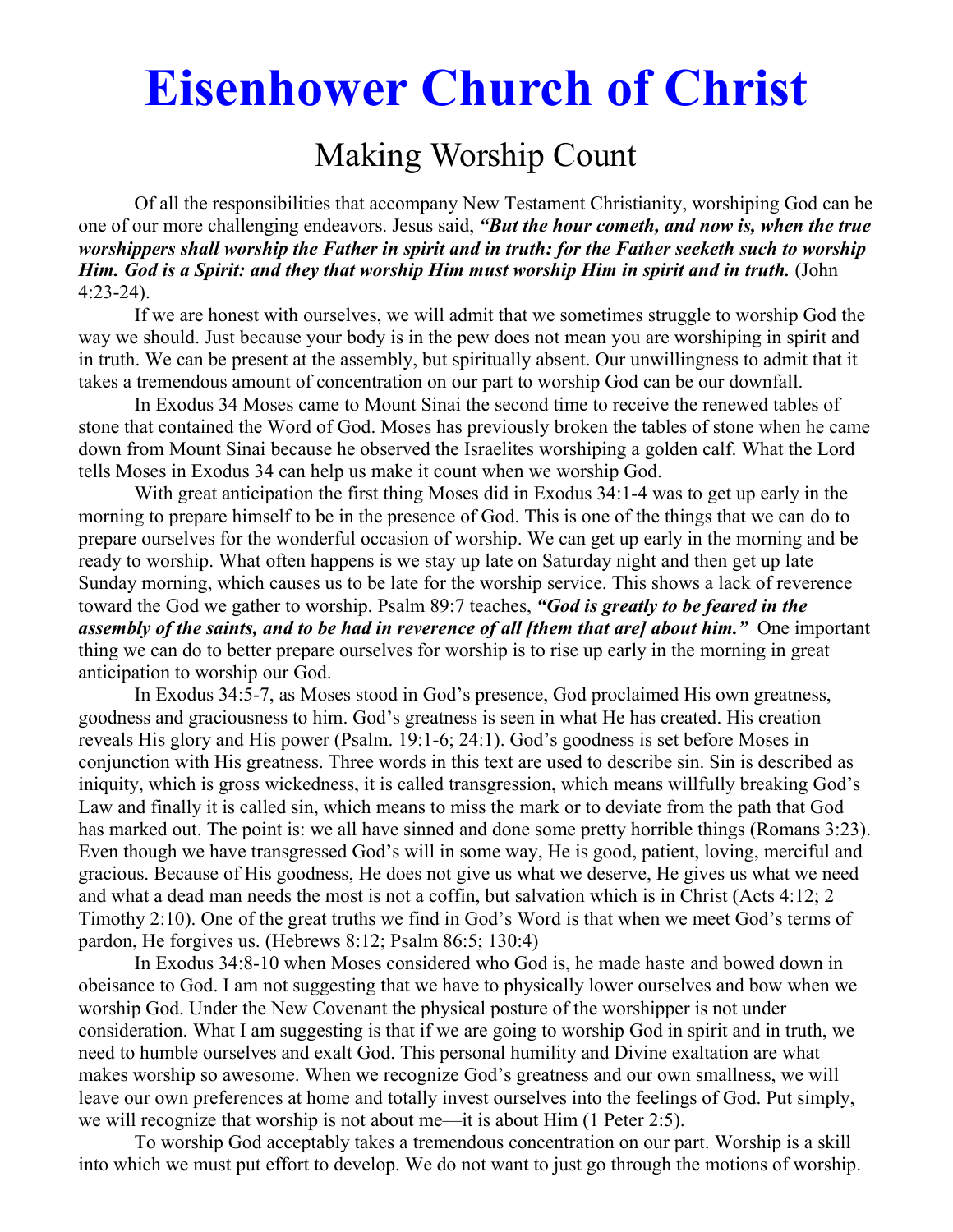We want our worship to be meaningful to God because God is seeking true worship. Moses' encounter with God shows us the wonder of worship. Next time you worship make it count. The Psalmist declared long ago, *"O come, let us worship and bow down; let us kneel before the Lord our maker."* (Psalm 95:6).

Clay Bond

#### *Prayer Request*

**Paul Gunn** is recuperating from the flu that he has had for the past two weeks or so. Continue to keep him in your prayers.

Prayers have been requested for **Philip Garza** who had a medical procedure done on his bladder, Friday, March 25th, in Lubbock. Philip is the father of a co-worker of Hannah's.

#### *Concerns Update*

**Chassidy Rayos** had good results from surgery and will begin her radiation treatments. Continue to keep Chassidy in your daily prayers that she can win this battle with cancer. She is the granddaughter of Jackie and Wanda Perkins.

**Vanessa Machuca,** Sylvia's daughter, received a good report from her doctor's visit. After being examined, her heart looks good. The fluid in the lungs and hives together was an indication that she must have come in contact with something to cause her problem. They suspect a spice in an Asian food that Vanessa had eaten earlier.

**David Ryan** re-injured the vertebrae that had been operated on before. David may be facing another corrective back surgery in the future.

**Hattie Mae Gilmore** is awaiting test results from the MRI that was done on her head recently.

#### *Prayer List*

Dr. Hank Abrams; Sheila Alcazar; Maria Anaya; Wayne Anderson; Betty Branson; Bill and Mary Brown; Glenna Callendar; LaDonna Chism; Dana Erwin; Philip Garza; Hattie Gilmore; Doug Guynn; Lon Howard; Ora McAfee; Jessica McQuisten; Melissa Moore; Juan & Estella Morolez; Bruce & Trina Plyler; Chassidy Rayos; Carlos Reyes; Daniel Reyes; David Ryan; Lisa Salas; Marilyn Upshaw; Terresia Weaver; Lisa Wells; Janet Wesson; Carolyn Wilkerson; Charles Wood; John Wood, Julia York.

#### *Eisenhower's Shut-ins*

Dusty and Kathy Marshall; Glenna Callendar; Janelle Shirley and Marilyn Upshaw

#### *Youth*

Bible Quiz Question … (Multiple Choice)

Who was Michal married to? (a) Abraham (b) David or (c) Jacob.

Last Week's Quiz Answer…

Jared, Methuselah's grandfather, was the second person to live the longest than anyone else recorded in the Bible. (Genesis 5:20)

#### *Events*

Watch **"***In Search of the Lord's Way"* Sunday mornings at 7:30 am on KWES TV 9.

#### *Office News*

We will have a "Special Contribution" on Sunday, April 10th for the wild fires in Texas.

### Save Your Family

 Noah got his family on the ark. Joshua was determined that his family would "serve the Lord." Eunice gave her son Timothy the gift of faith. It's our turn.